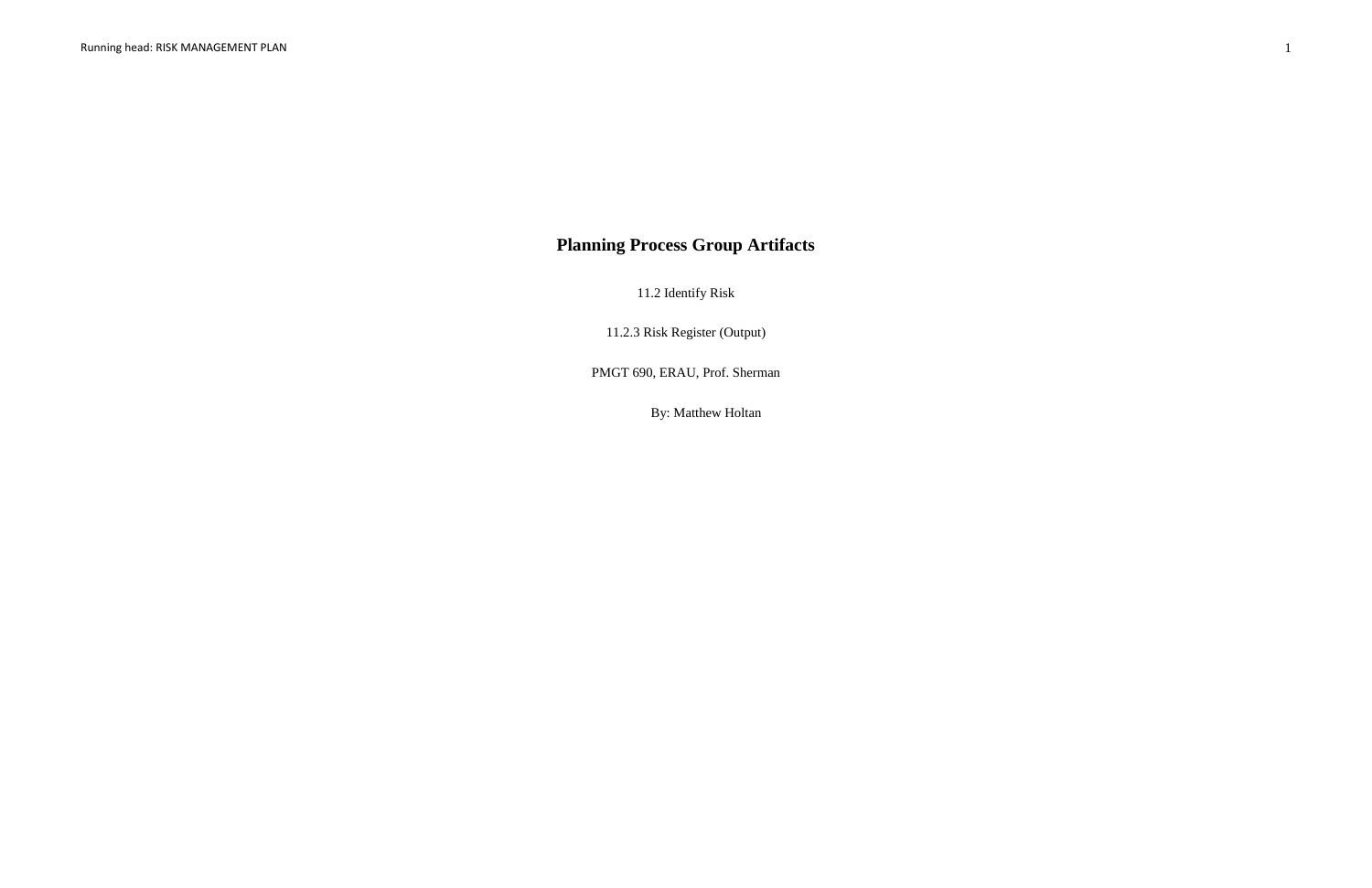Group 3 - Risk Management Plan by Michael Horne, Matthew Holtan, Matthew Hill, Shawn Hammond, Khadija Hunt

> PMGT 613 Dr. Sami Khan Embry-Riddle Aeronautical University February 5, 2017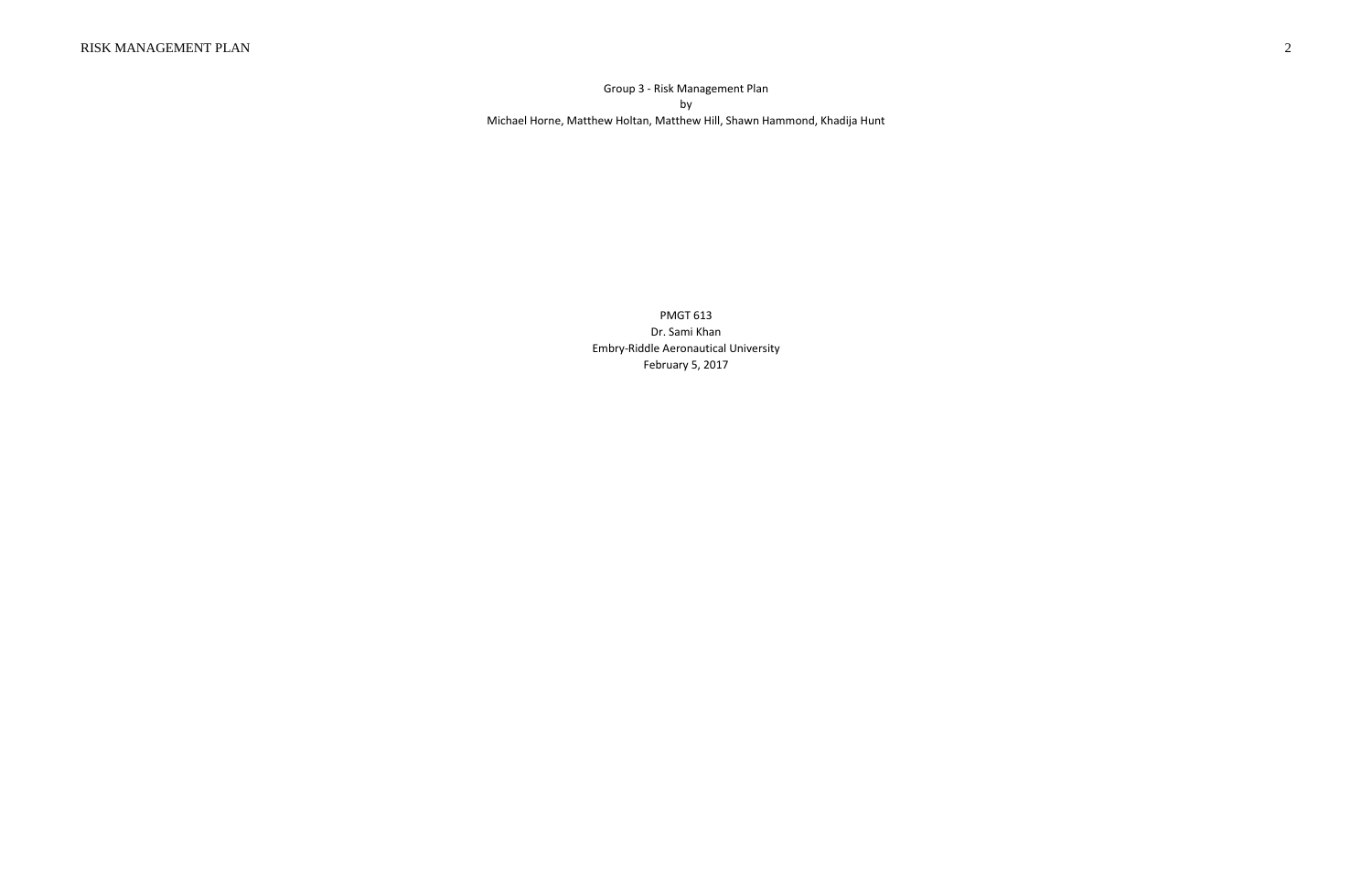### RISK MANAGEMENT PLAN 3

11.2.3 Risk Register (Output): This artifact was taken from Group 3 project from PMGT 613. The risk register is the main output for Identifying Risk process. The risk register is a document in which the results of risk analysis and responses are recorded. The register can start out as simple checklists (11.2.2.1) but it can evolve and continue to develop into the project Risk Register. This document, like all other project documents, nee be monitored, controlled and updated regularly. When changes occur throughout the project life cycle, the risk register needs to reflect. This output is essential for keeping the project on schedule as well as implementing proper contingent plans if and when uncertainties arise.

| Project Title: Consultant Group Risk Analysis Plan |                  |                                                                                                                       |                                  |                | <b>Date Prepared: 02/03/2017</b> |                 |              |             |                       |                 |                                       |                          |  |
|----------------------------------------------------|------------------|-----------------------------------------------------------------------------------------------------------------------|----------------------------------|----------------|----------------------------------|-----------------|--------------|-------------|-----------------------|-----------------|---------------------------------------|--------------------------|--|
| <b>Risk</b><br>$\mathbf{ID}$                       | <b>Risk Date</b> | <b>Risk Description</b>                                                                                               | <b>Probability</b><br>Likelihood |                | Impact                           |                 | <b>Score</b> | <b>Risk</b> | <b>Risk</b>           | <b>Risk</b>     | <b>Risk</b>                           | <b>Response Tracking</b> |  |
|                                                    |                  |                                                                                                                       | Frequency                        | Scope          | Quality                          | <b>Schedule</b> | Cost         |             | Category              | <b>Response</b> | <b>Response</b><br><b>Description</b> | Impact                   |  |
|                                                    | 01/26/2017       | Leadership transition changes<br>required by executive sponsors<br>create changes in original plan                    | $\overline{4}$                   |                |                                  | $\overline{4}$  |              | 20          | Organizational        | Mitigate        |                                       |                          |  |
| 2                                                  | 01/26/2017       | Preordained budget cap cannot<br>support required change                                                              | 2                                |                |                                  |                 | 5            | 10          | Project<br>Management | Mitigate        |                                       |                          |  |
| $\overline{3}$                                     | 01/26/2017       | Team combination leads to less<br>technically rigorous solutions for<br>project completion                            | 3                                |                | $\overline{2}$                   |                 |              | 6           | Technical             | Accept          |                                       |                          |  |
| $\overline{4}$                                     | 01/26/2017       | Combination of teams and team<br>building dynamics delay projects<br>initially                                        | $\overline{3}$                   |                |                                  | $\mathfrak{Z}$  |              | 9           | Organizational        | Accept          |                                       |                          |  |
| $\overline{5}$                                     | 01/27/2017       | Other Company Units impact<br>decisions on IT project outcomes or<br>unit organization                                | $\overline{4}$                   | $\overline{2}$ |                                  |                 |              | 8           | External              | Accept          |                                       |                          |  |
| 6                                                  | 01/27/2017       | Is IT staff too inexperienced or<br>understaffed to accomplish IT<br>project goals?                                   | 3                                |                | $\overline{4}$                   |                 |              | 12          | Technical             | Accept          |                                       |                          |  |
| $\overline{7}$                                     | 01/27/2017       | How will we get buy-in from<br>business lead to continuing with<br>agile methods while running the<br>whole business? | $\overline{4}$                   |                | 3                                |                 |              | 12          | Technical             | Accept          |                                       |                          |  |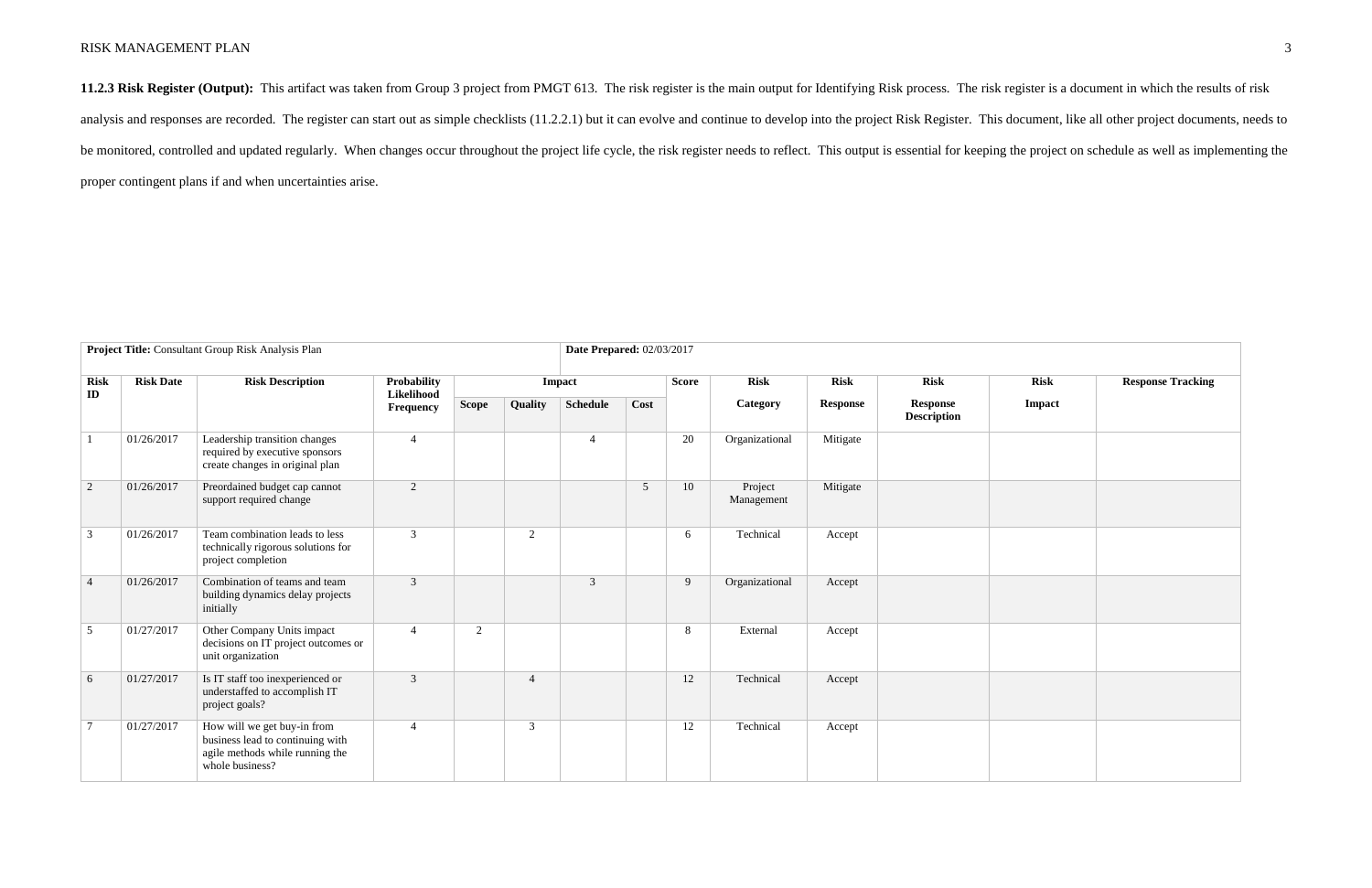| Project Title: Consultant Group Risk Analysis Plan |                  |                                                                                                                                     |                         |                | <b>Date Prepared: 02/03/2017</b> |                 |                |                 |                         |                                |                                                      |             |                          |
|----------------------------------------------------|------------------|-------------------------------------------------------------------------------------------------------------------------------------|-------------------------|----------------|----------------------------------|-----------------|----------------|-----------------|-------------------------|--------------------------------|------------------------------------------------------|-------------|--------------------------|
| <b>Risk</b>                                        | <b>Risk Date</b> | <b>Risk Description</b>                                                                                                             | Probability             |                |                                  | Impact          |                | <b>Score</b>    | <b>Risk</b><br>Category | <b>Risk</b><br><b>Response</b> | <b>Risk</b><br><b>Response</b><br><b>Description</b> | <b>Risk</b> | <b>Response Tracking</b> |
| $\mathbf{ID}$                                      |                  |                                                                                                                                     | Likelihood<br>Frequency | <b>Scope</b>   | Quality                          | <b>Schedule</b> | Cost           |                 |                         |                                |                                                      | Impact      |                          |
| 8                                                  | 01/27/2017       | No buy-in from departmental<br>leadership to standardize<br>requirements and deliverables with<br>the entire business unit in mind. | $\overline{4}$          | $\overline{4}$ |                                  |                 |                | 16              | Organizational          | Mitigate                       |                                                      |             |                          |
| 9                                                  | 01/27/2017       | Consolidation of three business<br>leads into one business lead.                                                                    | $\overline{2}$          |                |                                  | $\mathfrak{Z}$  |                | 6               | Organizational          | Accept                         |                                                      |             |                          |
| $10\,$                                             | 01/27/2017       | How will we consolidate three<br>teams into one team and still<br>maintain the budget?                                              | $\overline{4}$          |                |                                  |                 | $\overline{4}$ | 16              | Organizational          | Mitigate                       |                                                      |             |                          |
| 11                                                 | 01/27/2017       | How will we consolidate three<br>steering committees into one?                                                                      | $\overline{4}$          |                |                                  |                 | $\overline{4}$ | 16              | Organizational          | Mitigate                       |                                                      |             |                          |
| 12                                                 | 01/27/2017       | Organizational restructuring may<br>cause chaos within the organization                                                             | $\overline{2}$          | $\overline{4}$ |                                  |                 |                | 8               | Organizational          | Accept                         |                                                      |             |                          |
| 13                                                 | 01/27/2017       | Lack of team motivation                                                                                                             | $5\overline{)}$         | 1              |                                  |                 |                | $5\overline{)}$ | Organizational          | Accept                         |                                                      |             |                          |
| 14                                                 | 01/27/2017       | Does staff have the right<br>expectation about the job at hand<br>and have they received necessary<br>training?                     | $\overline{4}$          | $\mathbf{1}$   |                                  |                 |                | $\overline{4}$  | Organizational          | Accept                         |                                                      |             |                          |
| 15                                                 | 01/27/2017       | Inefficient team structure reduces<br>productivity (poor team dynamics)                                                             | $5\overline{)}$         |                |                                  | $\mathbf{1}$    |                | $5\overline{)}$ | Organizational          | Accept                         |                                                      |             |                          |
| 16                                                 | 01/27/2017       | How will we consolidate project<br>management team?                                                                                 | $5\overline{)}$         |                | 2                                |                 |                | 10              | Project<br>Management   | Mitigate                       |                                                      |             |                          |
| 17                                                 | 01/27/2017       | Will the exiting executive sponsor<br>have buy-in on his new position?                                                              | $5\overline{)}$         | $\mathfrak{Z}$ |                                  |                 |                | 15              | Resource                | Mitigate                       |                                                      |             |                          |
| 18                                                 | 01/27/2017       | Training isn't available or is<br>inadequate                                                                                        | $\overline{4}$          |                | $\mathfrak{Z}$                   |                 |                | 12              | Resource                | Accept                         |                                                      |             |                          |
| 19                                                 | 01/27/2017       | Inability to secure sufficient<br>resources for the project                                                                         | $\mathfrak{Z}$          |                |                                  |                 | 3              | 9               | Resource                | Accept                         |                                                      |             |                          |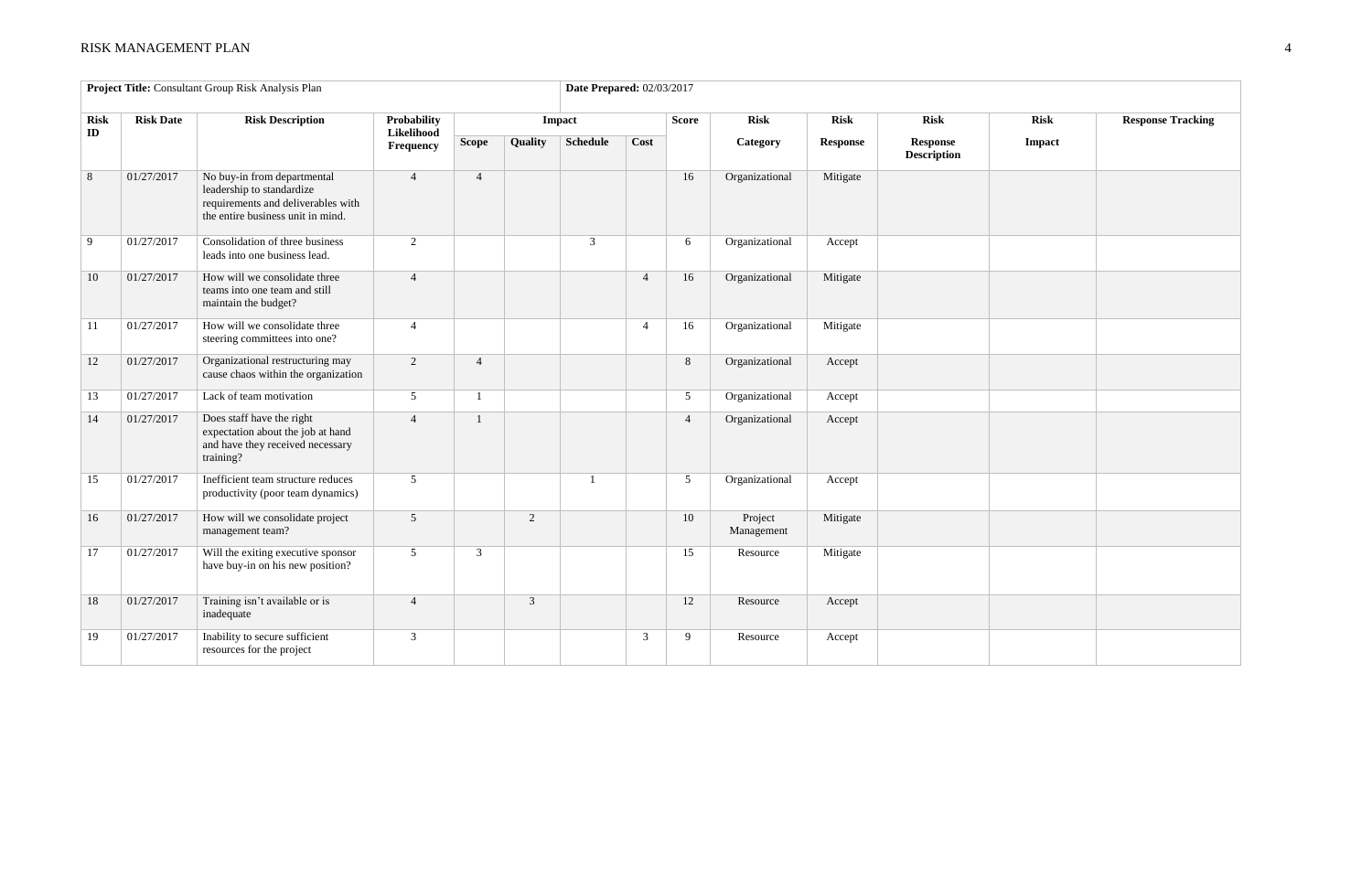### **Appendix B**

### **Probability and Impact Matrix**

Directions: The 5 x 5 matrix is used in conjunction with a probability and impact matrix that defines each cell in the matrix. Using the blank template below, create your own table that includes rating level titles, definitions, and rating values in the two categories of "Impact" and "Probability."

|                                 | <b>Impact / Severity of Consequences</b>                                                                                                                                                                                                                                                                                                                            |              | <b>Probability / Likelihood of Occurrence</b> |                   |                            |              |  |  |
|---------------------------------|---------------------------------------------------------------------------------------------------------------------------------------------------------------------------------------------------------------------------------------------------------------------------------------------------------------------------------------------------------------------|--------------|-----------------------------------------------|-------------------|----------------------------|--------------|--|--|
| <b>Severity</b><br><b>Level</b> | <b>Definition</b>                                                                                                                                                                                                                                                                                                                                                   | <b>Value</b> | Likelihood<br>Level                           | <b>Definition</b> | <b>Numeric Probability</b> | <b>Value</b> |  |  |
| 1                               | $Cost - Minimal$ or no impact<br><b>Schedule</b> – Minimal or no impact<br><b>Technical</b> – Minimal or no impact                                                                                                                                                                                                                                                  | $1-6$        |                                               | Not Likely        | $~10\%$                    | $1-6$        |  |  |
| 2                               | $Cost - Cost$ increase or unit production cost<br>increases of $< 1\%$ of cost/budget<br>Schedule - Additional activities required, able<br>to meet key dates. Slip of $\langle 2 \rangle$ weeks<br>Technical - Minor technical/supportability<br>shortfall (no impact to key performance<br>parameters, operational evaluation, or critical<br>operational issues) | $1-6$        | 2                                             | Low Likelihood    | $~1.30\%$                  | $1-6$        |  |  |
| 3                               | $Cost - Cost$ increase or unit production cost<br>increases of $<$ 5% of cost/budget<br><b>Schedule</b> – Minor schedule slip, no impact to<br>key milestones. Slip of $< 1$ months<br><b>Technical</b> – Moderate technical/supportability<br>shortfall; limited impact to program                                                                                 | $8 - 12$     | 3                                             | Likely            | $~1.50\%$                  | $8 - 12$     |  |  |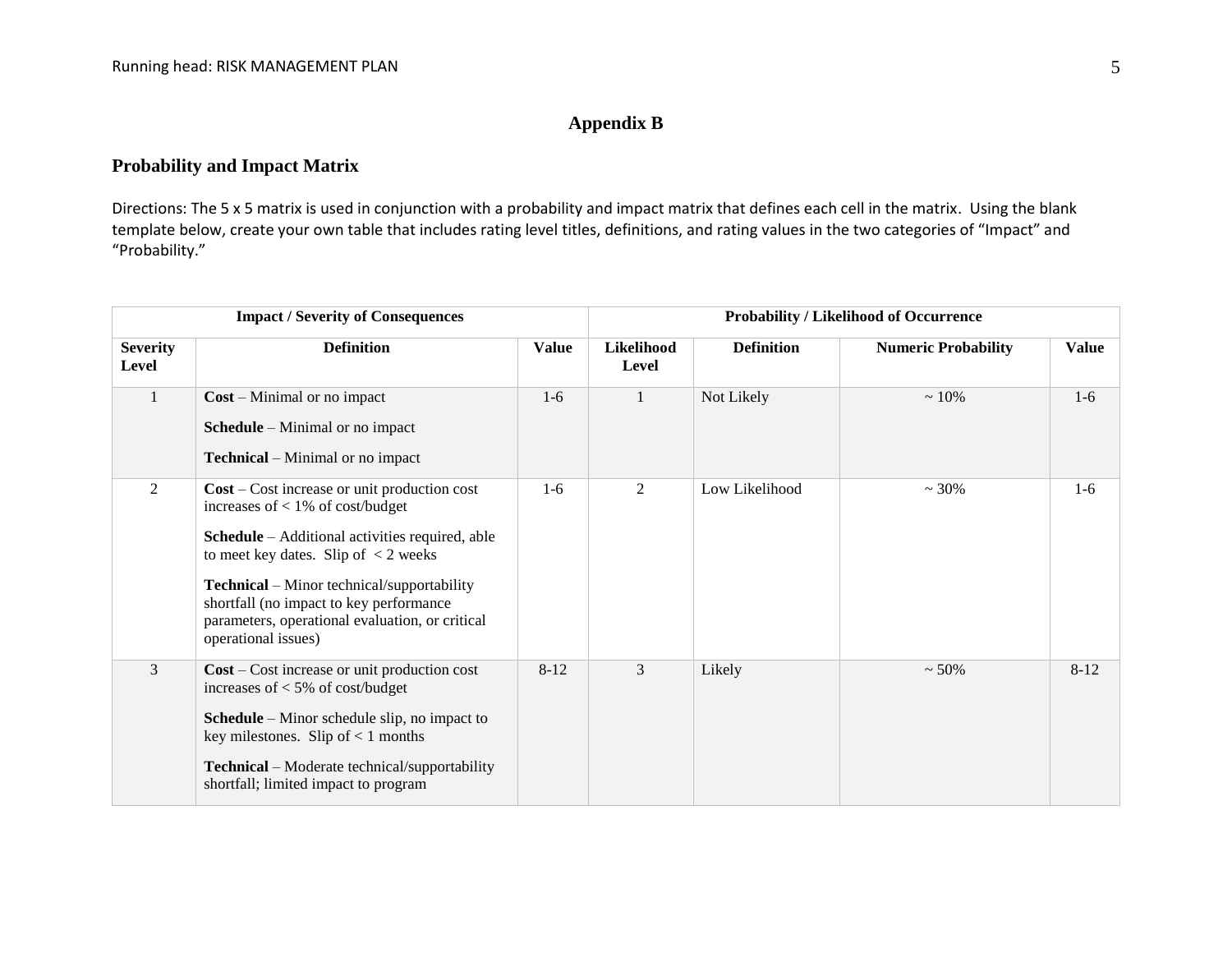### RISK MANAGEMENT PLAN 6

|                          | <b>Impact / Severity of Consequences</b>                                                                                                                                                                                                                                                                                                                                 |              | <b>Probability / Likelihood of Occurrence</b> |                      |                            |              |  |  |  |  |
|--------------------------|--------------------------------------------------------------------------------------------------------------------------------------------------------------------------------------------------------------------------------------------------------------------------------------------------------------------------------------------------------------------------|--------------|-----------------------------------------------|----------------------|----------------------------|--------------|--|--|--|--|
| <b>Severity</b><br>Level | <b>Definition</b>                                                                                                                                                                                                                                                                                                                                                        | <b>Value</b> | Likelihood<br>Level                           | <b>Definition</b>    | <b>Numeric Probability</b> | <b>Value</b> |  |  |  |  |
| $\overline{4}$           | $Cost - Cost$ increase or unit production cost<br>increase of $<$ 10% of cost/budget<br><b>Schedule</b> – Program critical path affected, all<br>schedule float associated with key milestones<br>exhausted. Slip of $<$ 2 months<br><b>Technical</b> – Major technical/supportability<br>shortfall; may jeopardize program success;<br>workarounds may not be available | $15 - 25$    | $\overline{4}$                                | <b>Highly Likely</b> | $~10\%$                    | $15 - 25$    |  |  |  |  |
| 5                        | Cost – Exceeds agreed upon threshold amount ><br>10% of cost/budget<br><b>Schedule</b> – Cannot meet key program<br>milestones. Slip of $>$ 3 months<br><b>Technical</b> – Cannot meet key performance<br>parameter or key technical/supportability<br>threshold                                                                                                         | $15-25$      | 5                                             | Near Certainly       | $\sim 90\%$                | $15 - 25$    |  |  |  |  |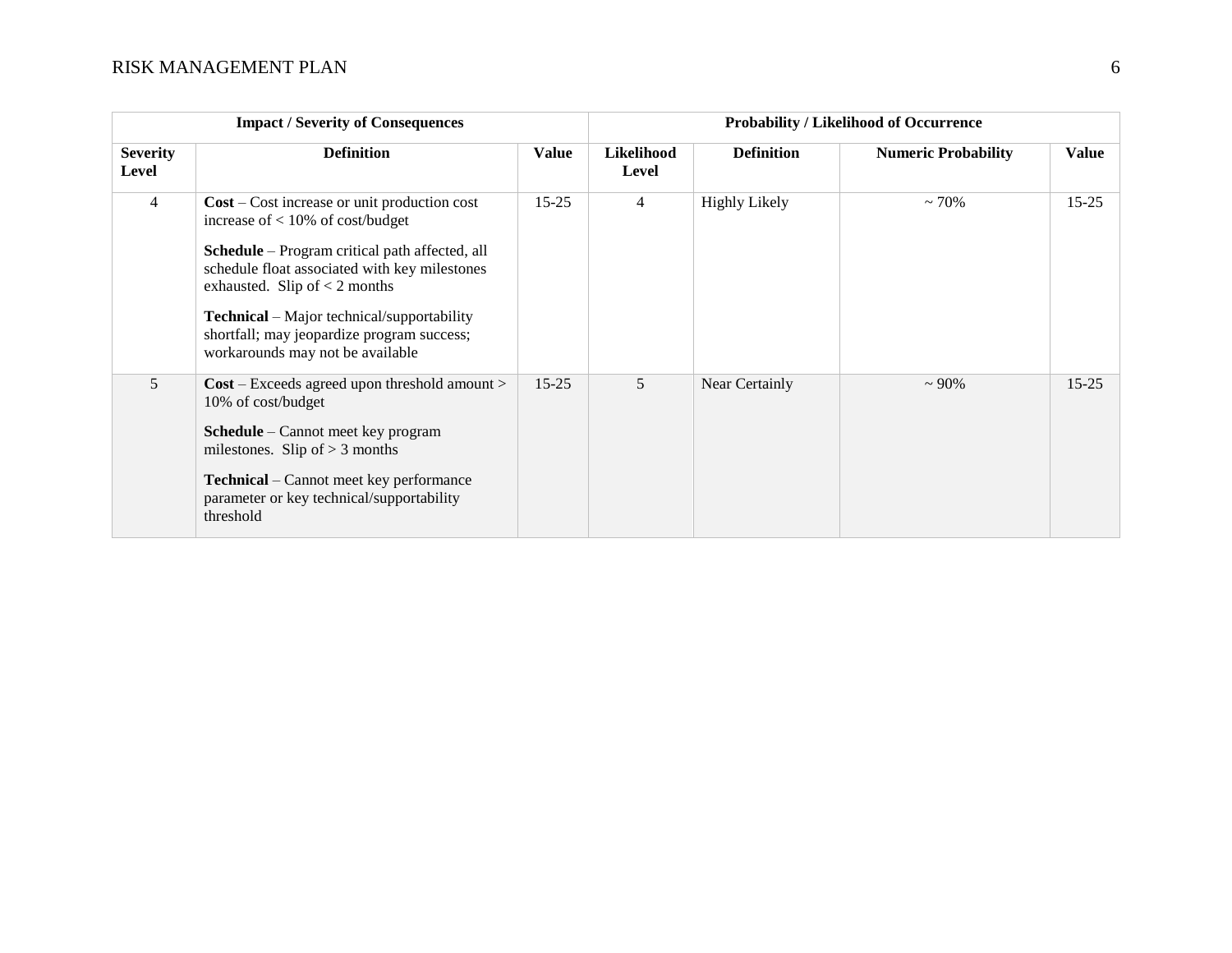## **Appendix C**

## **5x5 Probability and Impact Matrix**

| Impact<br>Probability   | $\mathbf{1}$     | $\boldsymbol{2}$ | $\mathbf{3}$     | $\overline{\mathbf{4}}$ | 5               |
|-------------------------|------------------|------------------|------------------|-------------------------|-----------------|
|                         | $\overline{5}$   | 10               | $\overline{15}$  | $\overline{20}$         | $\overline{25}$ |
| 5                       | (2,3)            | (10)             | (15)             | (19)                    |                 |
|                         | $\overline{4}$   | $\overline{8}$   | 12               | $\overline{16}$         | $\overline{20}$ |
| $\overline{\mathbf{4}}$ | <b>(1)</b>       | (7)              | (13,14)          | (16, 17, 18)            |                 |
|                         |                  |                  |                  |                         |                 |
|                         | $\overline{3}$   | $\overline{6}$   | $\overline{9}$   | 12                      | $15\,$          |
| $\mathbf{3}$            |                  | (5)              | (8,9)            | (12)                    |                 |
|                         | $\sqrt{2}$       | $\overline{4}$   | $\overline{6}$   | $\sqrt{8}$              | 10              |
| $\boldsymbol{2}$        |                  |                  |                  |                         |                 |
|                         |                  |                  | $\left(4\right)$ | $\left( 6\right)$       | (11)            |
|                         | $\boldsymbol{1}$ | $\overline{2}$   | $\overline{3}$   | $\overline{4}$          | $\overline{5}$  |
| $\mathbf{1}$            |                  |                  |                  |                         |                 |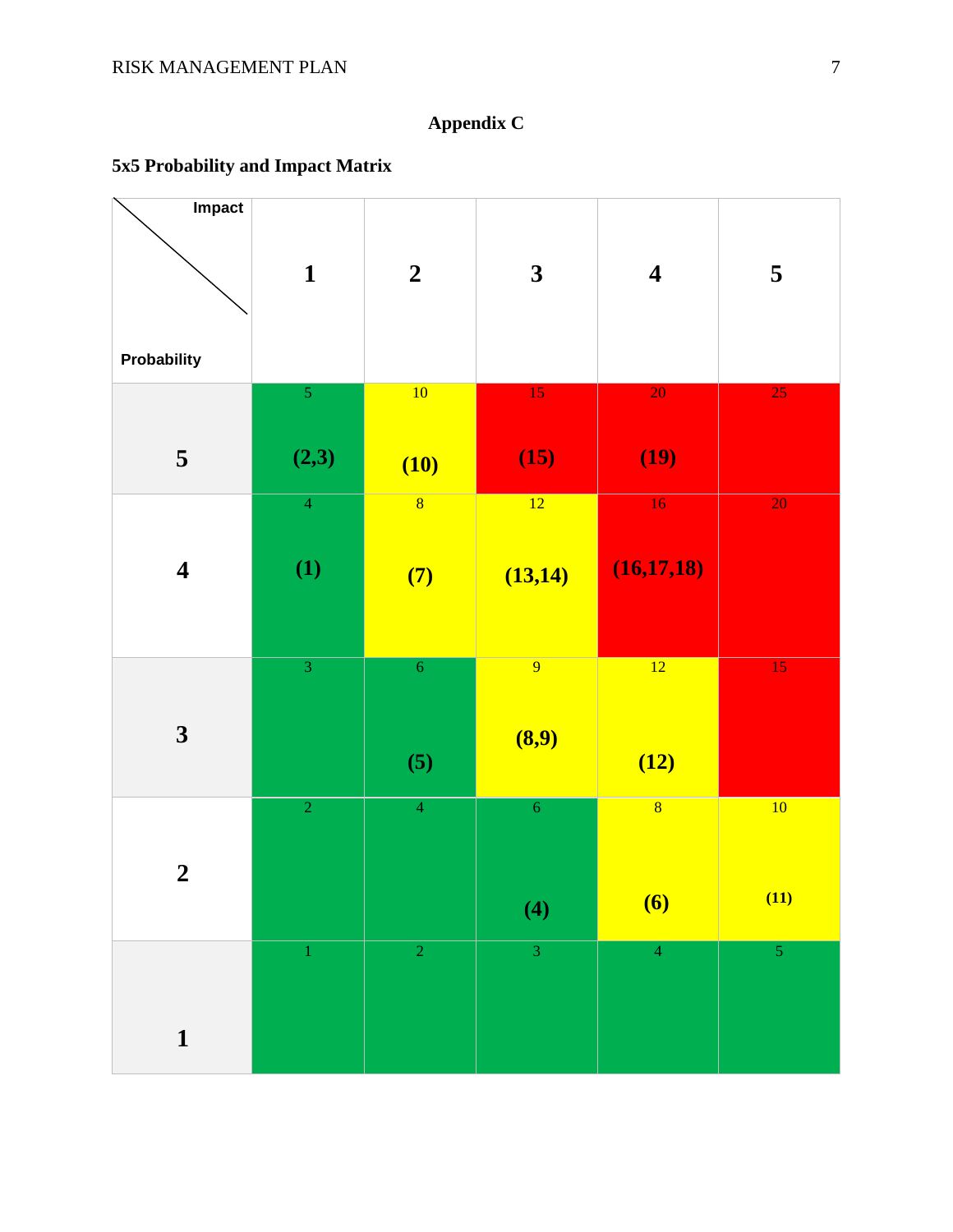### RISK MANAGEMENT PLAN 8